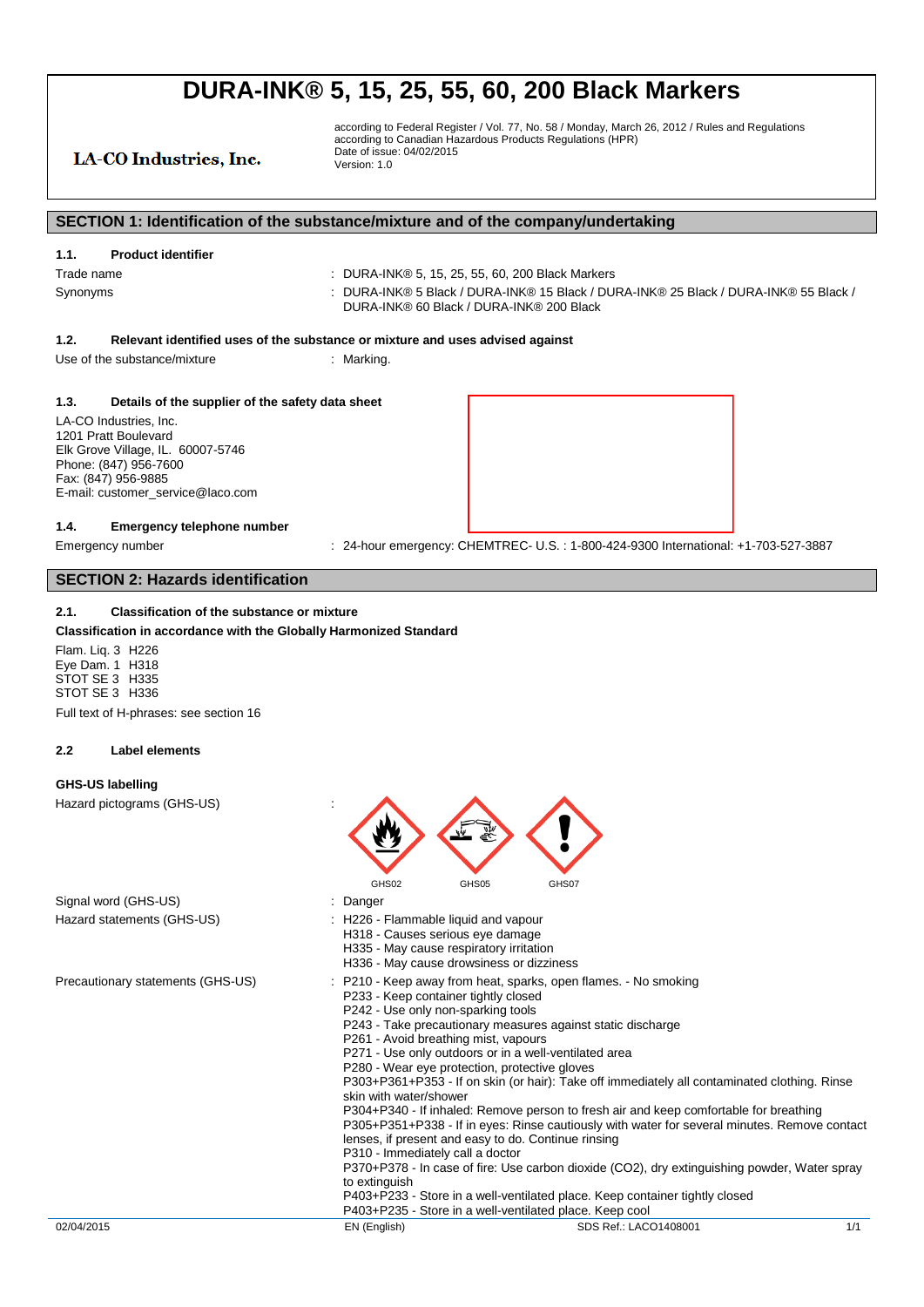Safety Data Sheet

according to Federal Register / Vol. 77, No. 58 / Monday, March 26, 2012 / Rules and Regulations according to Canadian Hazardous Products Regulations (HPR)

P501 - Dispose of contents/container to an authorised waste collection point

# **Bulk**

P240 - Ground/bond container and receiving equipment P241 - Use explosion-proof electrical, lighting, ventilating equipment

# P405 - Store locked up

# **2.3. Other hazards**

No additional information available

# **SECTION 3: Composition/information on ingredients**

#### **3.1. Substance**

Not applicable

#### **3.2. Mixture**

| <b>Name</b>          | <b>Product identifier</b> | $%$ (w/w) | <b>GHS-US classification</b>                              |
|----------------------|---------------------------|-----------|-----------------------------------------------------------|
| 1-Methoxy-2-propanol | (CAS No) 107-98-2         | $25 - 50$ | Flam. Lig. 3, H226<br>STOT SE 3. H336                     |
| propan-1-ol          | (CAS No) 71-23-8          | $25 - 50$ | Flam. Lig. 2, H225<br>Eye Dam. 1, H318<br>STOT SE 3. H335 |

Full text of H-phrases: see section 16

# **SECTION 4: First aid measures**

| 4.1. | Description of first aid measures                           |                                                                                                                                                                                 |
|------|-------------------------------------------------------------|---------------------------------------------------------------------------------------------------------------------------------------------------------------------------------|
|      | First-aid measures general                                  | : Never give anything by mouth to an unconscious person. If you feel unwell, seek medical<br>advice (show the label where possible).                                            |
|      | First-aid measures after inhalation                         | : Remove victim to fresh air and keep at rest in a position comfortable for breathing. Call a<br>POISON CENTER or doctor/physician if you feel unwell.                          |
|      | First-aid measures after skin contact                       | : Rinse skin with water/shower. Remove/Take off immediately all contaminated clothing. Wash<br>with plenty of soap and water. Wash contaminated clothing before reuse.          |
|      | First-aid measures after eye contact                        | : Rinse cautiously with water for several minutes. Remove contact lenses, if present and easy to<br>do. Continue rinsing. Immediately call a POISON CENTER or doctor/physician. |
|      | First-aid measures after ingestion                          | : Do NOT induce vomiting unless directed to do so by medical personnel. Call a POISON<br>CENTER or doctor/physician if you feel unwell.                                         |
| 4.2. | Most important symptoms and effects, both acute and delayed |                                                                                                                                                                                 |
|      | Symptoms/injuries after inhalation                          | : May cause drowsiness or dizziness. May cause respiratory irritation.                                                                                                          |
|      | Symptoms/injuries after eye contact                         | : Causes serious eye damage.                                                                                                                                                    |
|      | Symptoms/injuries after ingestion                           | : Like any product not designed to be ingested, this product may cause stomach distress if<br>ingested in large quantities.                                                     |

#### **4.3. Indication of any immediate medical attention and special treatment needed**

All treatments should be based on observed signs and symptoms of distress in the patient.

# **SECTION 5: Firefighting measures**

| 5.1.                    | <b>Extinguishing media</b>                            |                                                                                                                                                                                             |
|-------------------------|-------------------------------------------------------|---------------------------------------------------------------------------------------------------------------------------------------------------------------------------------------------|
|                         | Suitable extinguishing media                          | : Carbon dioxide. Dry powder. Water spray.                                                                                                                                                  |
|                         | Unsuitable extinguishing media                        | : None known.                                                                                                                                                                               |
| 5.2.                    | Special hazards arising from the substance or mixture |                                                                                                                                                                                             |
| Fire hazard             |                                                       | : Flammable liquid and vapour.                                                                                                                                                              |
| <b>Explosion hazard</b> |                                                       | : May form flammable/explosive vapour-air mixture.                                                                                                                                          |
| Reactivity              |                                                       | : No dangerous reactions known.                                                                                                                                                             |
| 5.3.                    | <b>Advice for firefighters</b>                        |                                                                                                                                                                                             |
|                         | Firefighting instructions                             | : Exercise caution when fighting any chemical fire. In case of fire: stop leak if safe to do so. Do<br>not allow run-off from fire fighting to enter drains or water courses.               |
|                         | Protection during firefighting                        | : Do not enter fire area without proper protective equipment, including respiratory protection.<br>Wear a self contained breathing apparatus. Wear fire/flame resistant/retardant clothing. |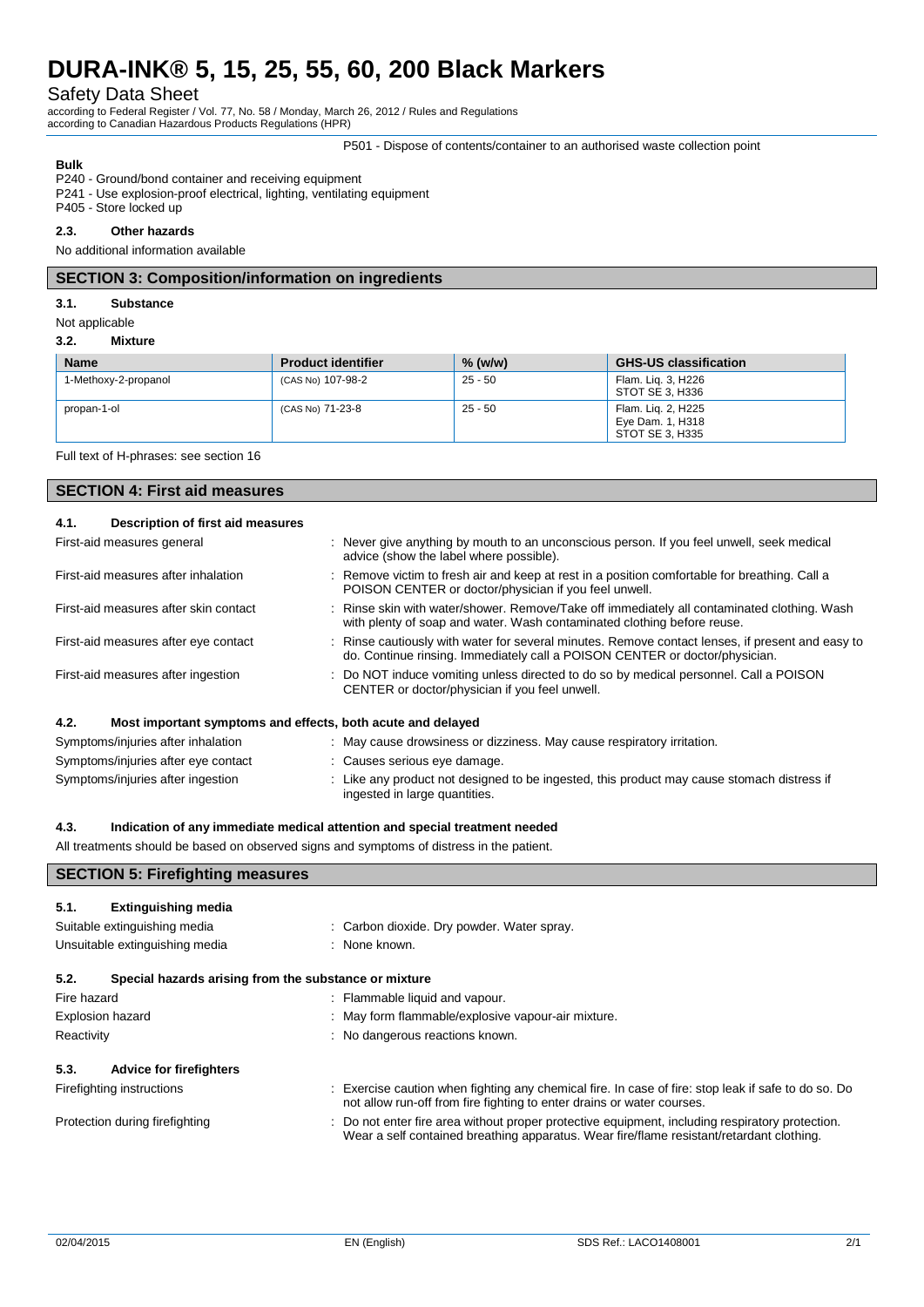Safety Data Sheet

according to Federal Register / Vol. 77, No. 58 / Monday, March 26, 2012 / Rules and Regulations according to Canadian Hazardous Products Regulations (HPR)

# **SECTION 6: Accidental release measures**

# **6.1. Personal precautions, protective equipment and emergency procedures** General measures static in the static static electric charges. No open flames. No open flames. No open flames. No smoking. Avoid all eye and skin contact and do not breathe vapour and mist. **6.1.1. For non-emergency personnel** Protective equipment **interval and the Chemical goggles or safety glasses.** Clothing impervious to chemical penetration. Wear suitable gloves resistant to chemical penetration. In case of inadequate ventilation wear respiratory protection. Emergency procedures : Evacuate unnecessary personnel. **6.1.2. For emergency responders** Protective equipment **interest of the suitable protective clothing and gloves. Chemical goggles or safety glasses. Where** excessive vapour, mist, or dust may result, use approved respiratory protection equipment. Emergency procedures : Ventilate area. Stop leak if safe to do so. **6.2. Environmental precautions** Avoid release to the environment. **6.3. Methods and material for containment and cleaning up**

| For containment         | Absorb and/or contain spill with inert material, then place in suitable container.                                                                                                                |
|-------------------------|---------------------------------------------------------------------------------------------------------------------------------------------------------------------------------------------------|
| Methods for cleaning up | : Soak up spills with inert solids, such as clay or diatomaceous earth as soon as possible. Take<br>up in non-combustible absorbent material and shove into container for disposal. This material |
|                         | and its container must be disposed of in a safe way, and as per local legislation.                                                                                                                |

# **6.4. Reference to other sections**

**SECTION 7: Handling and storage**

Section 13: disposal information. Section 7: safe handling. Section 8: personal protective equipment.

| <b>SLCTION 7. Handling and storage</b> |                                                                                                                                                                                                            |  |
|----------------------------------------|------------------------------------------------------------------------------------------------------------------------------------------------------------------------------------------------------------|--|
| 7.1.<br>Precautions for safe handling  |                                                                                                                                                                                                            |  |
| Additional hazards when processed      | : Handle empty containers with care because residual vapours are flammable.                                                                                                                                |  |
| Precautions for safe handling          | : No open flames. No smoking. Use only non-sparking tools. Avoid breathing mist/vapours/spray.<br>Use only outdoors or in a well-ventilated area. Take precautionary measures against static<br>discharge. |  |
| Hygiene measures                       | : Wash contaminated clothing before reuse. Wash hands and other exposed areas with mild<br>soap and water before eating, drinking or smoking and when leaving work.                                        |  |
| 7.2.                                   | Conditions for safe storage, including any incompatibilities                                                                                                                                               |  |
| Technical measures                     | : Proper grounding procedures to avoid static electricity should be followed. Ground/bond<br>container and receiving equipment.                                                                            |  |
| Storage conditions                     | : Keep in fireproof place. Keep container tightly closed. Store in a dry, cool and well-ventilated<br>place.                                                                                               |  |
| Incompatible products                  | : Strong oxidizers.                                                                                                                                                                                        |  |
| Incompatible materials                 | : Heat sources. Sources of ignition.                                                                                                                                                                       |  |
| Prohibitions on mixed storage          | : Keep away from incompatible materials.                                                                                                                                                                   |  |

# **7.3. Specific end use(s)**

Marking.

# **SECTION 8: Exposure controls/personal protection**

| 8.1.<br><b>Control parameters</b> |                                 |                         |  |  |  |  |
|-----------------------------------|---------------------------------|-------------------------|--|--|--|--|
|                                   | -Methoxy-2-propanol (107-98-2)  |                         |  |  |  |  |
| <b>ACGIH</b>                      | ACGIH TWA (mg/m <sup>3</sup> )  | $369$ mg/m <sup>3</sup> |  |  |  |  |
| <b>ACGIH</b>                      | ACGIH TWA (ppm)                 | 50 ppm                  |  |  |  |  |
| <b>ACGIH</b>                      | ACGIH STEL (mg/m <sup>3</sup> ) | 553 mg/m $3$            |  |  |  |  |
| <b>ACGIH</b>                      | ACGIH STEL (ppm)                | $100$ ppm               |  |  |  |  |
| <b>ACGIH</b>                      | Remark (ACGIH)                  | Eye irr; CNS impair; A4 |  |  |  |  |
| <b>OSHA</b>                       | Not applicable                  |                         |  |  |  |  |
| Canada (Quebec)                   | $VECD$ (mg/m <sup>3</sup> )     | 553 mg/m $3$            |  |  |  |  |
| Canada (Quebec)                   | VECD (ppm)                      | $150$ ppm               |  |  |  |  |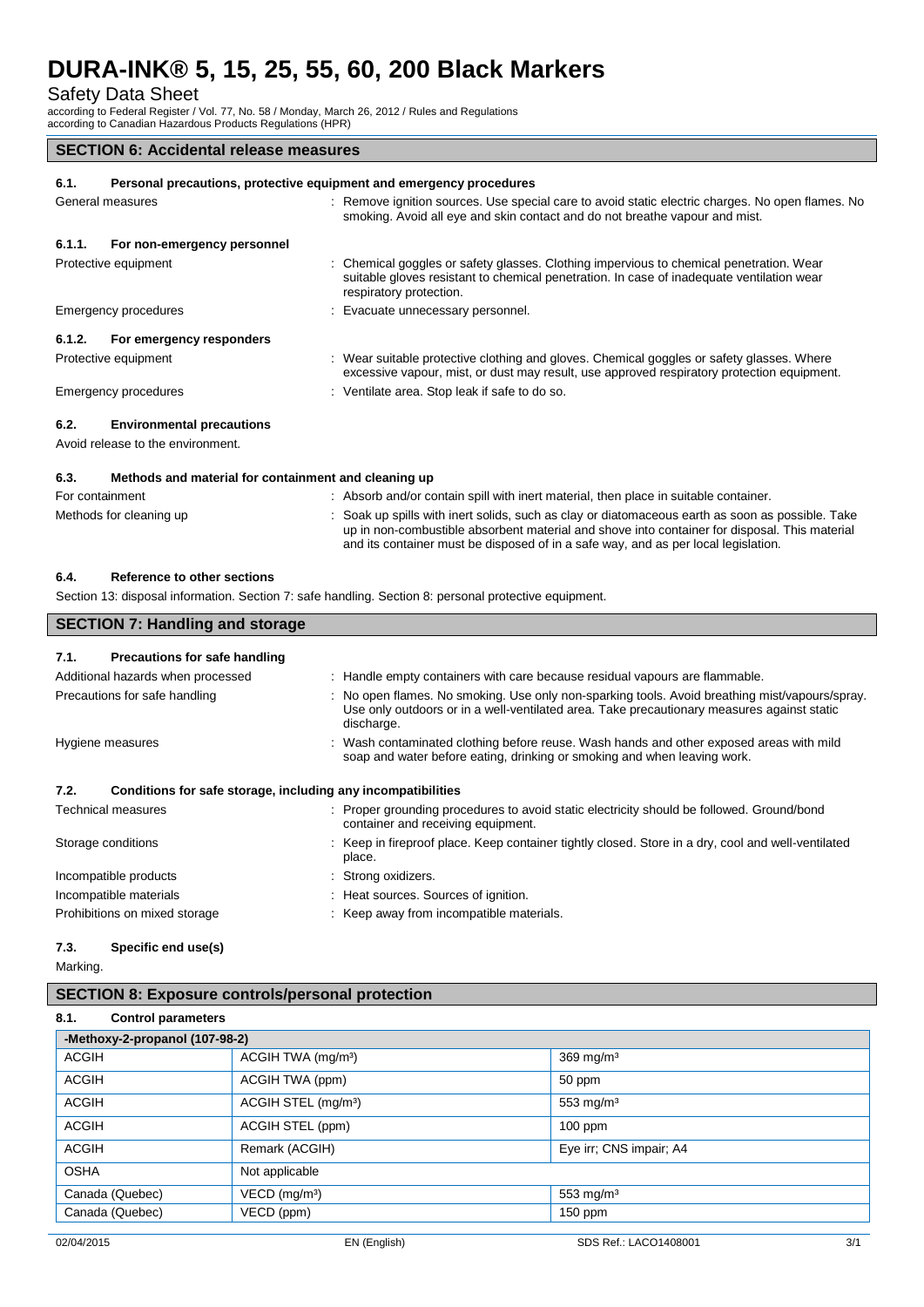# Safety Data Sheet

according to Federal Register / Vol. 77, No. 58 / Monday, March 26, 2012 / Rules and Regulations according to Canadian Hazardous Products Regulations (HPR)

| -Methoxy-2-propanol (107-98-2) |                                     |                         |  |  |  |
|--------------------------------|-------------------------------------|-------------------------|--|--|--|
| Canada (Quebec)                | $VEMP$ (mg/m <sup>3</sup> )         | $369$ mg/m <sup>3</sup> |  |  |  |
| Canada (Quebec)                | VEMP (ppm)                          | $100$ ppm               |  |  |  |
| propan-1-ol (71-23-8)          |                                     |                         |  |  |  |
| <b>ACGIH</b>                   | ACGIH TWA (ppm)                     | $100$ ppm               |  |  |  |
| <b>ACGIH</b>                   | Remark (ACGIH)                      | Eye & URT irr           |  |  |  |
| <b>OSHA</b>                    | OSHA PEL (TWA) (mg/m <sup>3</sup> ) | 500 mg/m $3$            |  |  |  |
| <b>OSHA</b>                    | OSHA PEL (TWA) (ppm)                | $200$ ppm               |  |  |  |
| Canada (Quebec)                | VECD (mg/m <sup>3</sup> )           | $615 \,\mathrm{mq/m^3}$ |  |  |  |
| Canada (Quebec)                | VECD (ppm)                          | 250 ppm                 |  |  |  |
| Canada (Quebec)                | $VEMP$ (mg/m <sup>3</sup> )         | 492 mg/m <sup>3</sup>   |  |  |  |
| Canada (Quebec)                | VEMP (ppm)                          | $200$ ppm               |  |  |  |
| Canada (Quebec)                | Notations and remarks               | (Peau)                  |  |  |  |

# **8.2. Exposure controls**

| Appropriate engineering controls | : Avoid creating mist or spray. Avoid splashing. Eyewash stations. Provide local exhaust<br>ventilation of closed transfer systems to minimize exposures.                 |
|----------------------------------|---------------------------------------------------------------------------------------------------------------------------------------------------------------------------|
| Personal protective equipment    | : Avoid all unnecessary exposure.                                                                                                                                         |
| Hand protection                  | : Wear suitable gloves resistant to chemical penetration. Impermeable protective nitrile gloves.                                                                          |
| Eye protection                   | : In case of splashing or aerosol production: protective goggles. Chemical goggles or safety<br>glasses.                                                                  |
| Skin and body protection         | : Wear suitable protective clothing. Impervious clothing.                                                                                                                 |
| Respiratory protection           | : Where exposure through inhalation may occur from use, respiratory protection equipment is<br>recommended. Use an approved respirator equipped with oil/mist cartridges. |
| Other information                | : Do not eat, drink or smoke when using this product.                                                                                                                     |

# **SECTION 9: Physical and chemical properties**

# **9.1. Information on basic physical and chemical properties**

| Physical state                              | : Liquid                                      |
|---------------------------------------------|-----------------------------------------------|
| Appearance                                  | Solid marker containing liquid colored paint. |
| Colour                                      | Black.                                        |
| Odour                                       | No data available                             |
| Odour threshold                             | No data available                             |
| рH                                          | 5.7 @ 20 °C                                   |
| Relative evaporation rate (butyl acetate=1) | No data available                             |
| Melting point                               | No data available                             |
| Freezing point                              | No data available                             |
| Boiling point                               | 96 $°C$                                       |
| Flash point                                 | 23 °C                                         |
| Auto-ignition temperature                   | 287 °C                                        |
| Decomposition temperature                   | No data available                             |
| Flammability (solid, gas)                   | No data available                             |
| Vapour pressure                             | 14 mm Hg @ 20 °C                              |
| Relative vapour density at 20 °C            | No data available                             |
| Relative density                            | No data available                             |
| Density                                     | 0.9 g/cm <sup>3</sup> @ 20 °c                 |
| Solubility                                  | Miscible with water.                          |
| Log Pow                                     | No data available                             |
| Log Kow                                     | No data available                             |
| Viscosity, kinematic                        | No data available                             |
| Viscosity, dynamic                          | 5 mPa.s @ 20 °C                               |
| <b>Explosive properties</b>                 | No data available                             |
| Oxidising properties                        | No data available                             |
| <b>Explosive limits</b>                     | 1.7 vol %<br>13.5 g/m <sup>3</sup>            |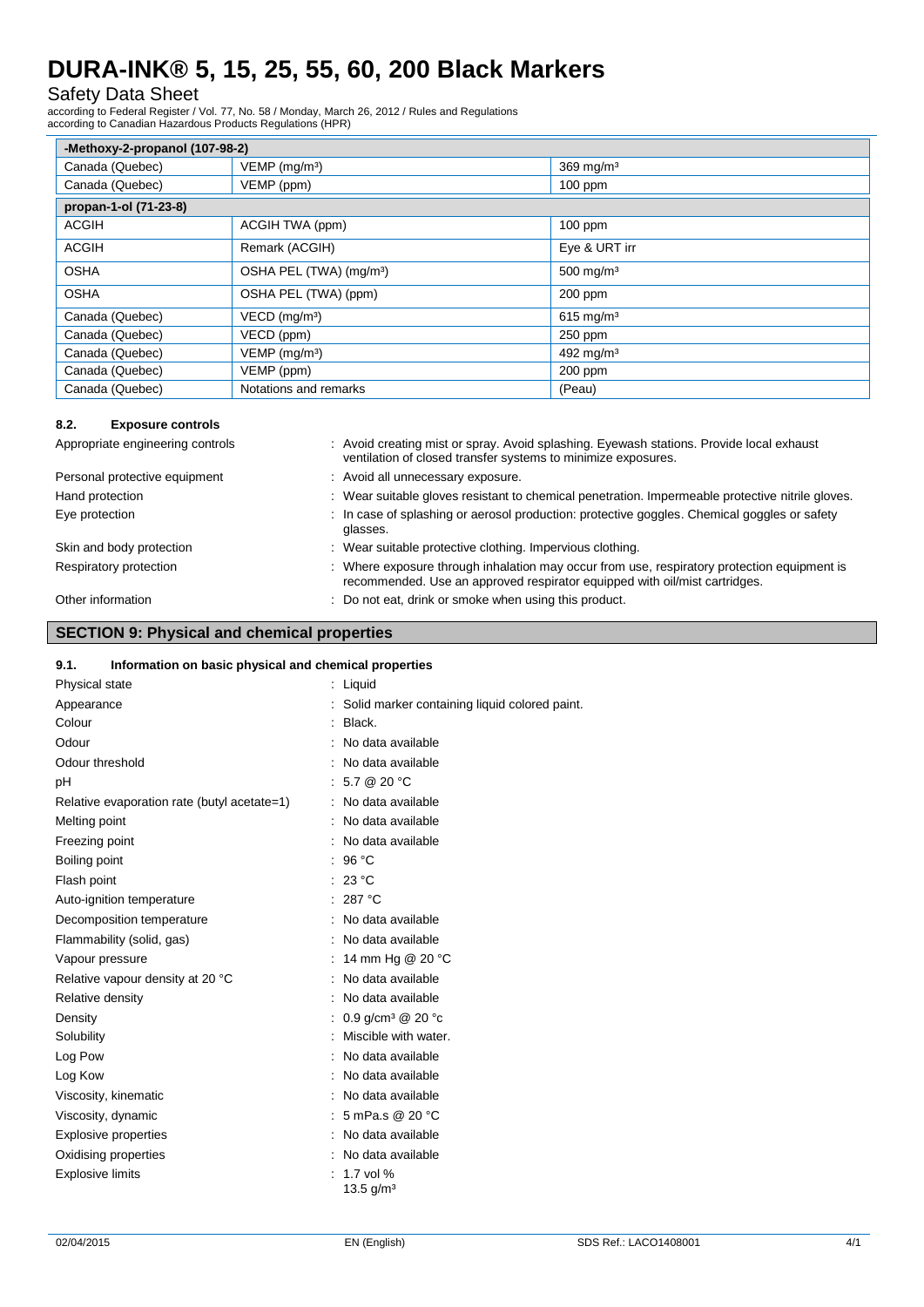Safety Data Sheet

according to Federal Register / Vol. 77, No. 58 / Monday, March 26, 2012 / Rules and Regulations according to Canadian Hazardous Products Regulations (HPR)

### **9.2. Other information**

VOC content : 82 %

# **SECTION 10: Stability and reactivity**

# **10.1. Reactivity**

No dangerous reactions known.

# **10.2. Chemical stability**

Highly flammable liquid and vapour. May form flammable/explosive vapour-air mixture. Flammable liquid and vapour.

# **10.3. Possibility of hazardous reactions**

Hazardous polymerization will not occur.

#### **10.4. Conditions to avoid**

Avoid excessive heat or cold. Direct sunlight. Heat. Keep away from sources of ignition. Open flame. Overheating. Sparks.

#### **10.5. Incompatible materials**

Strong oxidizers.

#### **10.6. Hazardous decomposition products**

May release flammable gases. Carbon oxides (CO, CO2).

# **SECTION 11: Toxicological information**

# **11.1. Information on toxicological effects**

**Acute toxicity** : Not classified

| 1-Methoxy-2-propanol (107-98-2)                       |                                                                                                                           |  |
|-------------------------------------------------------|---------------------------------------------------------------------------------------------------------------------------|--|
| LD50 oral rat                                         | 4016 mg/kg bodyweight                                                                                                     |  |
| LD50 dermal rat                                       | > 2000 mg/kg bodyweight                                                                                                   |  |
| LC50 inhalation rat (ppm)                             | > 7000 ppm 6 hr                                                                                                           |  |
| ATE CLP (oral)                                        | 4016.000 mg/kg bodyweight                                                                                                 |  |
| propan-1-ol (71-23-8)                                 |                                                                                                                           |  |
| LD50 oral rat                                         | 5400 mg/kg                                                                                                                |  |
| LD50 dermal rabbit                                    | 4032 mg/kg                                                                                                                |  |
| LC50 inhalation rat (mg/l)                            | $> 33.8$ mg/l/4h                                                                                                          |  |
| ATE CLP (oral)                                        | 5400.000 mg/kg bodyweight                                                                                                 |  |
| ATE CLP (dermal)                                      | 4032.000 mg/kg bodyweight                                                                                                 |  |
| <b>Skin corrosion/irritation</b>                      | Not classified                                                                                                            |  |
| Serious eye damage/irritation                         | Causes serious eye damage.                                                                                                |  |
| Respiratory or skin sensitisation                     | Not classified                                                                                                            |  |
| Germ cell mutagenicity                                | Not classified                                                                                                            |  |
| Carcinogenicity                                       | Not classified                                                                                                            |  |
| <b>Reproductive toxicity</b>                          | Not classified                                                                                                            |  |
| Specific target organ toxicity (single<br>exposure)   | May cause respiratory irritation. May cause drowsiness or dizziness.                                                      |  |
| Specific target organ toxicity (repeated<br>exposure) | : Not classified                                                                                                          |  |
| <b>Aspiration hazard</b>                              | : Not classified                                                                                                          |  |
| Potential adverse human health effects and symptoms   |                                                                                                                           |  |
| Symptoms/injuries after inhalation                    | : May cause drowsiness or dizziness. May cause respiratory irritation.                                                    |  |
| Symptoms/injuries after eye contact                   | : Causes serious eye damage.                                                                                              |  |
| Symptoms/injuries after ingestion                     | Like any product not designed to be ingested, this product may cause stomach distress if<br>ingested in large quantities. |  |
| Likely routes of exposure                             | Inhalation; Skin and eye contact                                                                                          |  |

# **SECTION 12: Ecological information**

| 12.1<br><b>Toxicity</b>         |               |
|---------------------------------|---------------|
| 1-Methoxy-2-propanol (107-98-2) |               |
| LC50 fish 1                     | 20800 mg/l    |
| EC50 Daphnia 1                  | 23300 mg/l    |
| ErC50 (algae)                   | $> 1000$ mg/l |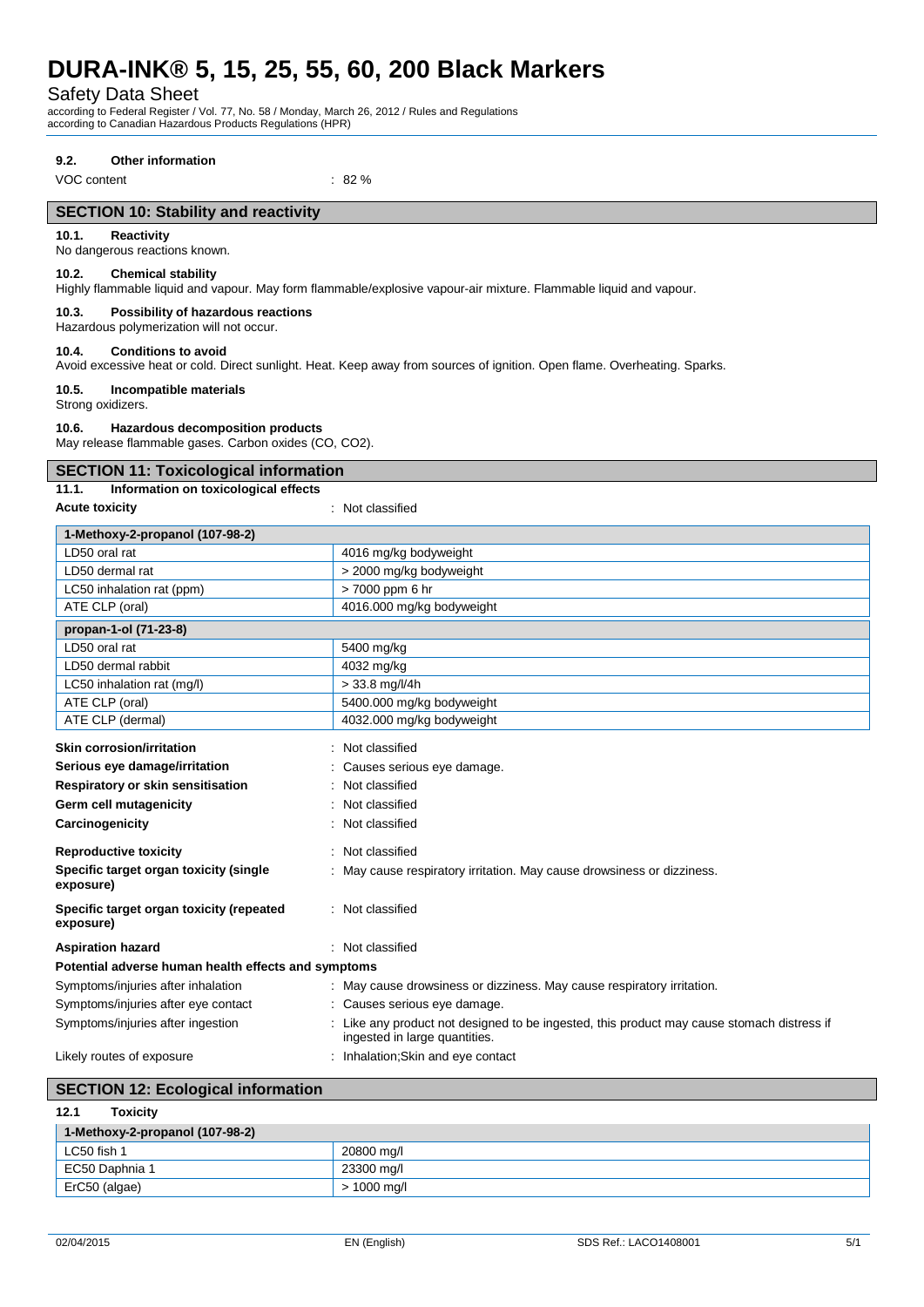# Safety Data Sheet

according to Federal Register / Vol. 77, No. 58 / Monday, March 26, 2012 / Rules and Regulations according to Canadian Hazardous Products Regulations (HPR)

| propan-1-ol (71-23-8) |                |
|-----------------------|----------------|
| LC50 fish 1           | 4555 mg/l 96 h |
| EC50 Daphnia 1        | 1000 mg/l 48 h |

| Persistence and degradability<br>12.2.         |                                                         |  |  |
|------------------------------------------------|---------------------------------------------------------|--|--|
| DURA-INK® 5, 15, 25, 55, 60, 200 Black Markers |                                                         |  |  |
| Persistence and degradability                  | May cause long-term adverse effects in the environment. |  |  |
| 1-Methoxy-2-propanol (107-98-2)                |                                                         |  |  |
| Persistence and degradability                  | Readily biodegradable.                                  |  |  |
| Biodegradation                                 | 96 % 28 d                                               |  |  |
| propan-1-ol (71-23-8)                          |                                                         |  |  |
| Persistence and degradability                  | Readily biodegradable.                                  |  |  |
| Biodegradation                                 | 75 % 20 d                                               |  |  |
| $\cdots$<br>The concerned of the concentration |                                                         |  |  |

### **12.3. Bioaccumulative potential**

| 1-Methoxy-2-propanol (107-98-2) |                                |  |
|---------------------------------|--------------------------------|--|
| Bioaccumulative potential       | Not expected to bioaccumulate. |  |
| propan-1-ol (71-23-8)           |                                |  |
| BCF fish 1                      | 0.88                           |  |
| Log Pow                         | 0.2                            |  |

### **12.4. Mobility in soil**

No additional information available

# **12.5. Other adverse effects**

No additional information available

| <b>SECTION 13: Disposal considerations</b> |                                                                             |  |  |
|--------------------------------------------|-----------------------------------------------------------------------------|--|--|
| 13.1<br>Waste treatment methods            |                                                                             |  |  |
| Waste disposal recommendations             | : Dispose in a safe manner in accordance with local/national regulations.   |  |  |
| Additional information                     | : Handle empty containers with care because residual vapours are flammable. |  |  |
| Ecology - waste materials                  | : Avoid release to the environment.                                         |  |  |
|                                            |                                                                             |  |  |
| <b>SECTION 14: Transport information</b>   |                                                                             |  |  |

In accordance with DOT and TDG Not considered a dangerous good for transport regulations Proper Shipping Name (ADR) : Not applicable

#### **Transport by sea**

No additional information available

#### **Air transport**

No additional information available

# **SECTION 15: Regulatory information**

#### **15.1. US Federal regulations**

| 1-Methoxy-2-propanol (107-98-2)                                           |  |
|---------------------------------------------------------------------------|--|
| Listed on the United States TSCA (Toxic Substances Control Act) inventory |  |
| propan-1-ol (71-23-8)                                                     |  |
| Listed on the United States TSCA (Toxic Substances Control Act) inventory |  |
| 15.2. International regulations                                           |  |

#### **CANADA**

#### **1-Methoxy-2-propanol (107-98-2)**

Listed on the Canadian DSL (Domestic Substances List) inventory.

### **propan-1-ol (71-23-8)**

Listed on the Canadian DSL (Domestic Substances List) inventory.

### **EU-Regulations**

**1-Methoxy-2-propanol (107-98-2)**

Listed on the EEC inventory EINECS (European Inventory of Existing Commercial Chemical Substances)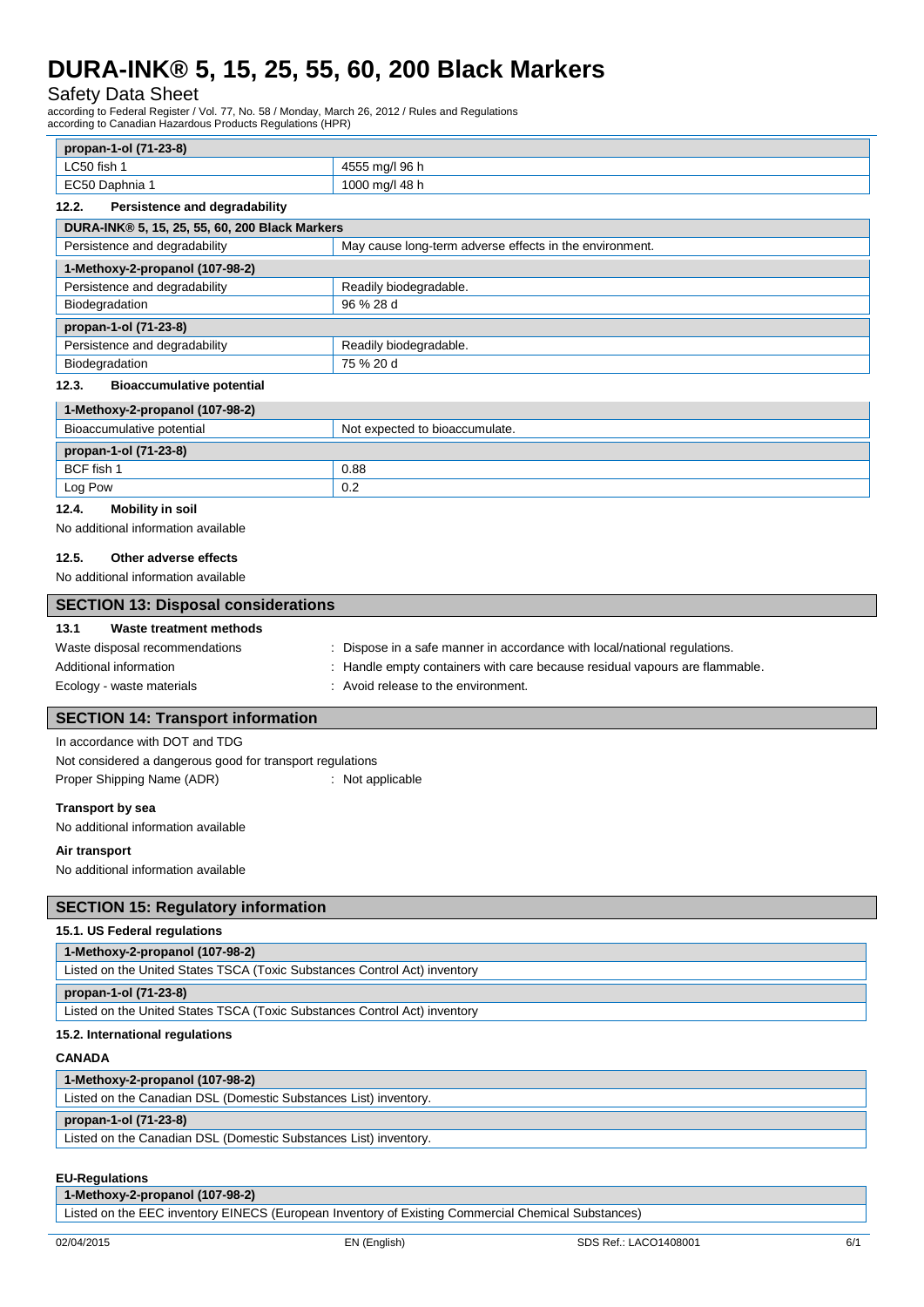# Safety Data Sheet

according to Federal Register / Vol. 77, No. 58 / Monday, March 26, 2012 / Rules and Regulations according to Canadian Hazardous Products Regulations (HPR)

# **propan-1-ol (71-23-8)**

Listed on the EEC inventory EINECS (European Inventory of Existing Commercial Chemical Substances)

#### **National regulations**

# **DURA-INK® 5, 15, 25, 55, 60, 200 Black Markers**

- All ingredients are listed in the Toxic Substances Control Act (TSCA).
- All ingredients are listed on the Canadian Domestic Substances List (DSL) or Non-Domestic Substances List (NDSL).

All components are listed on the EEC inventory European Inventory of Existing Commercial Chemical Substances (EINECS).

### **15.3. US State regulations**

#### **1-Methoxy-2-propanol (107-98-2)**

- U.S. Minnesota Hazardous Substance List
- U.S. New Jersey Right to Know Hazardous Substance List
- U.S. New York Right to Know List of Hazardous Chemicals

#### **propan-1-ol (71-23-8)**

- U.S. Minnesota Hazardous Substance List
- U.S. New Jersey Right to Know Hazardous Substance List
- U.S. New York Right to Know List of Hazardous Chemicals

# **SECTION 16: Other information** Indication of changes **indication** of changes in the state of the state of the state of the state of the state of the state of the state of the state of the state of the state of the state of the state of the state of the Data sources : ACGIH 2000. ESIS (European chemincal Substances Information System; accessed at: [http://esis.jrc.ec.europa.eu/index.php?PGM=cla.](http://esis.jrc.ec.europa.eu/index.php?PGM=cla)  OSHA 29CFR 1910.1200 Hazard Communication Standard. European Chemicals Agency (ECHA) Registered Substances list. Accessed at http://echa.europa.eu/ Krister Forsberg and S.Z. Mansdorf, "Quick Selection Guide to Chemical Protective Clothing", Fifth Edition. National Fire Protection Association; Fire Protection Guide to Hazardous Materials; 10th edition. REGULATION (EC) No 1272/2008 OF THE EUROPEAN PARLIAMENT AND OF THE COUNCIL of 16 December 2008 on classification, labelling and packaging of substances and mixtures, amending and repealing Directives 67/548/EEC and 1999/45/EC, and amending Regulation (EC) No 1907/2006. TSCA Chemical Substance Inventory. Accessed at [http://www.epa.gov/oppt/existingchemicals/pubs/tscainventory/howto.html.](http://www.epa.gov/oppt/existingchemicals/pubs/tscainventory/howto.html) Abbreviations and acronyms : ACGIH (American Conference of Governement Industrial Hygienists). ATE: Acute Toxicity Estimate. CAS (Chemical Abstracts Service) number. CLP: Classification, Labelling, Packaging. EC50: Environmental Concentration associated with a response by 50% of the test population. GHS: Globally Harmonized System (of Classification and Labeling of Chemicals). LD50: Lethal Dose for 50% of the test population. OSHA: Occupational Safety & Health Administration. STEL: Short Term Exposure Limits. TSCA: Toxic Substances Control Act. TWA: Time Weight Average. Other information in the set of the set of the set of the set of the set of the set of the set of the set of the set of the set of the set of the set of the set of the set of the set of the set of the set of the set of the NFPA health hazard **interval in the state of the state of continued exposure could cause temporary** incapacitation or possible residual injury unless prompt medical attention is given. NFPA fire hazard **in the state of the state of the moderately heated or exposed to relatively high** NFPA fire  $\blacksquare$ temperature before ignition can occur. NFPA reactivity : 1 - Normally stable, but can become unstable at elevated temperatures and pressures or may react with water with some release of energy, but not violently. Full text of H-phrases: Liste Dam. 1 Serious eye damage/eye irritation, Category 1

| המרי.<br>=ve<br>- | ∴ateαorv<br><b>irritation</b><br>1e/eve<br>eve<br>$\sim$<br>− |
|-------------------|---------------------------------------------------------------|
| LΙα.<br>∙lam      | .atecc<br>uids<br>11 M<br>"                                   |
|                   |                                                               |